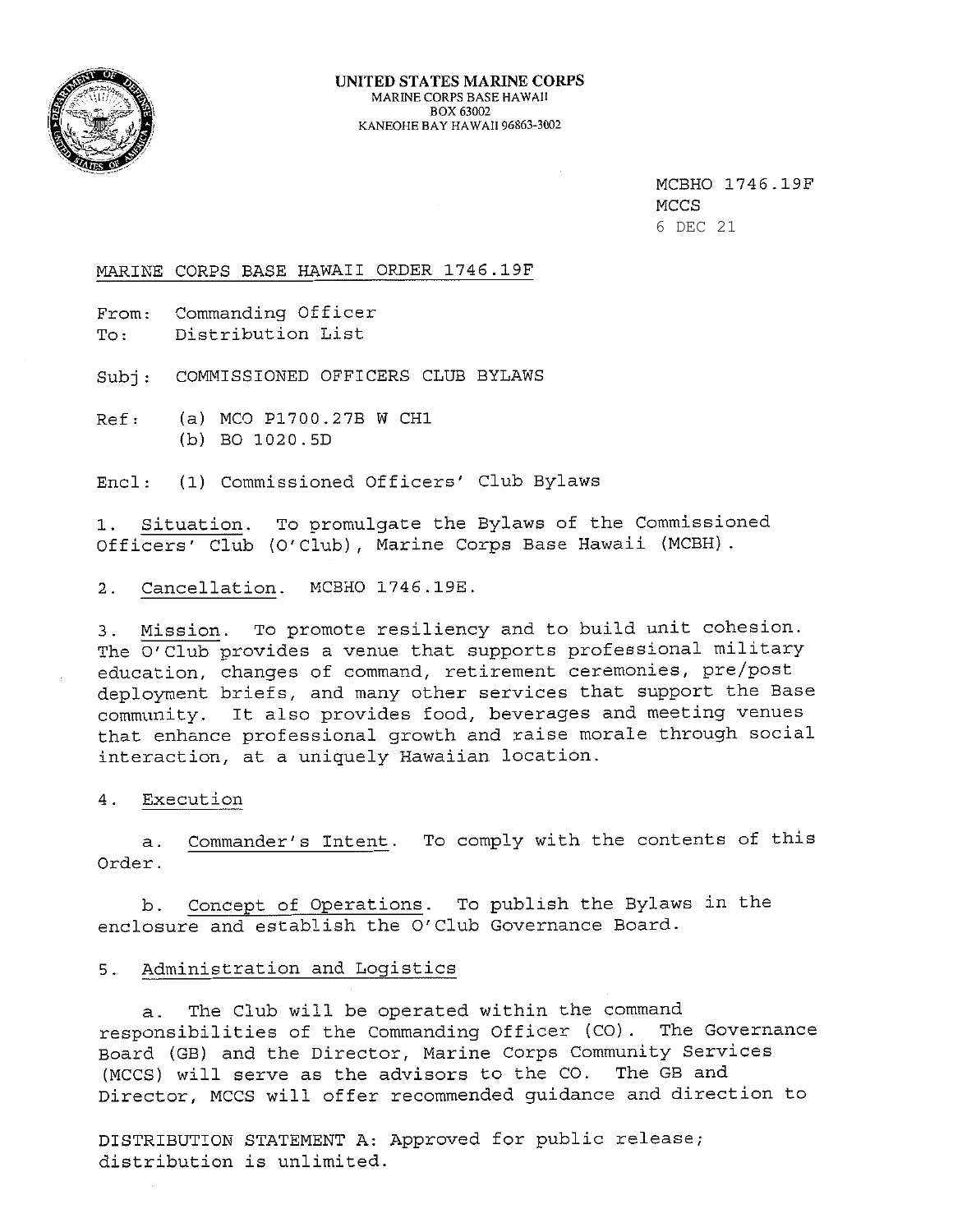# MCBHO 1746.19F

# **6 DEC 2t**

the CO regarding all club matters, to include but not limited to, club policies, pricing, services, capital improvements, and strategic level guidance of the Club.

b. Records created as a result of this Order shall be managed according to National Archives and Records Administration approved dispositions per SECNAV M-5210.1 and SECNAV Notice 5210 to ensure proper maintenance, use, and accessibility and preservation, regardless of format or medium.

6. Command and Signal

a. Command. This Order is applicable to MCBH, tenant commands and base personnel.

b. Signal. This Order is effective the date signed.

C. KOUMPARAKIS

DISTRIBUTION: A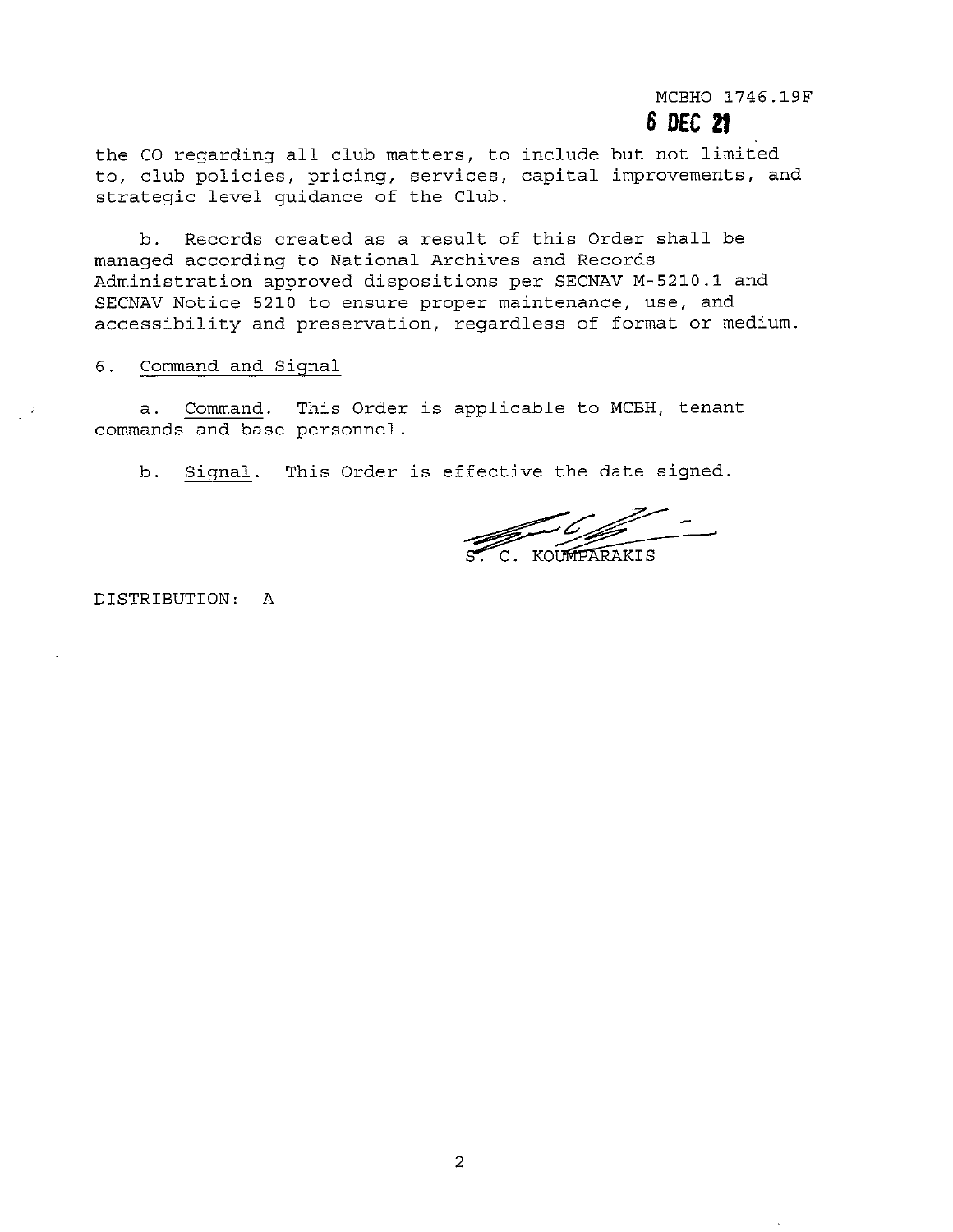#### COMMISSIONED OFFICERS' CLUB BYLAWS

## ARTICLE I

### Establishment

Section 1. This activity will be known as the Commissioned Officers' Club (O'Club) at Kaneohe Bay. The Club is established under the authorization of the Commandant of the Marine Corps and the Commanding Officer (CO), Marine Corps Base Hawaii (MCBH). The Club will be operated within the command responsibilities of the CO meeting the directives of the Marine Corps Order.

### ARTICLE II

#### Purpose

Section 1. To promote resiliency and to enhance unit cohesion. The Club is the hub of social interaction providing the Modern Warrior a uniquely Hawaiian experience of food, beverage and meeting venues to enhance professional growth and increase morale. The Club fosters camaraderie, mentorship, and good will among its members and their families as well as eligible retirees, force protection partners and civilians of the surrounding community.

# ARTICLE III

#### Membership

Section 1. All United States Armed Forces active duty, reservist and retired commissioned and warrant officers and their adult family members are members of the Club. membership dues are required. Membership is an honor, a privilege and an important part of military tradition.

a. Associate Membership Groups Include: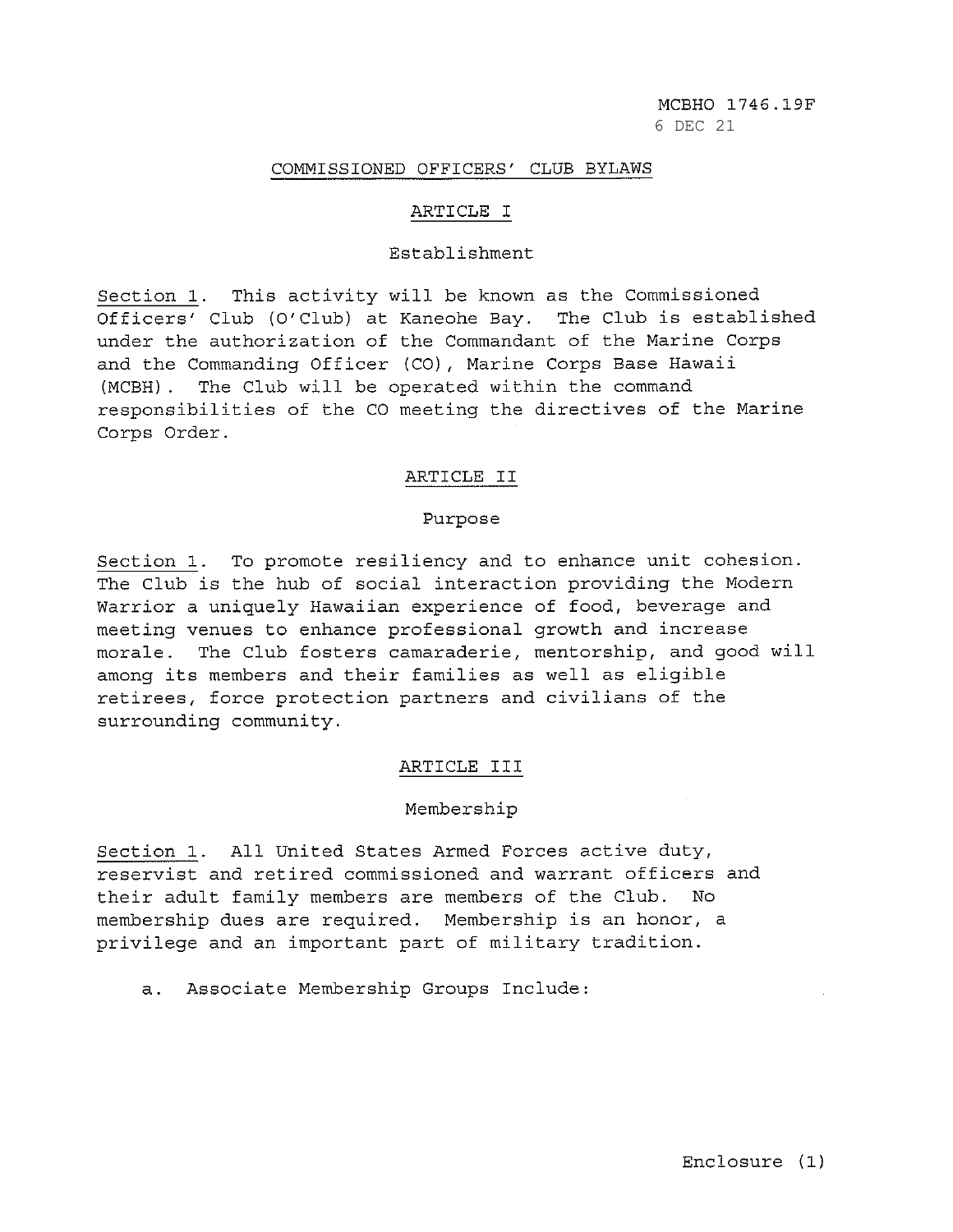6 DEC 21 MCBHO 1746.19F

(1) Officers' of other United States (non-DoD) uniform services (active and retired) i.e. United States Coast Guard, National Oceanic and Atmospheric Administration, etc.

(2) Staff Noncommissioned Officers (SNCO) (E-6 to E-9) for participation in dining programs such as lunch, brunch, dinner and other designated special events.

(3) Department of Defense (DoD) employees, contractors and other Federal employees and retirees of officer grade equivalent (GS-7, NF-3, WS-8, WG-12) or higher.

(4) Active duty commissioned military officers of foreign nations.

(5) Other honorary memberships: Recipients of the Medal of Honor, public officials, community leaders, civilians associated with military support, and other civilian professionals participating in the MCBH Partnership.

# ARTICLE IV

#### Guests

Section 1. A guest is defined as a person whose presence is in response to an invitation for an occasion and for whom the host member will be held responsible.

#### ARTICLE V

## Non-Discrimination

Section 1. The Club will not discriminate against eligible members and will not make facilities available to groups that discriminate upon basis of race, color of skin, gender, religion, sexual orientation, disability, creed, age, marital status, or national origin.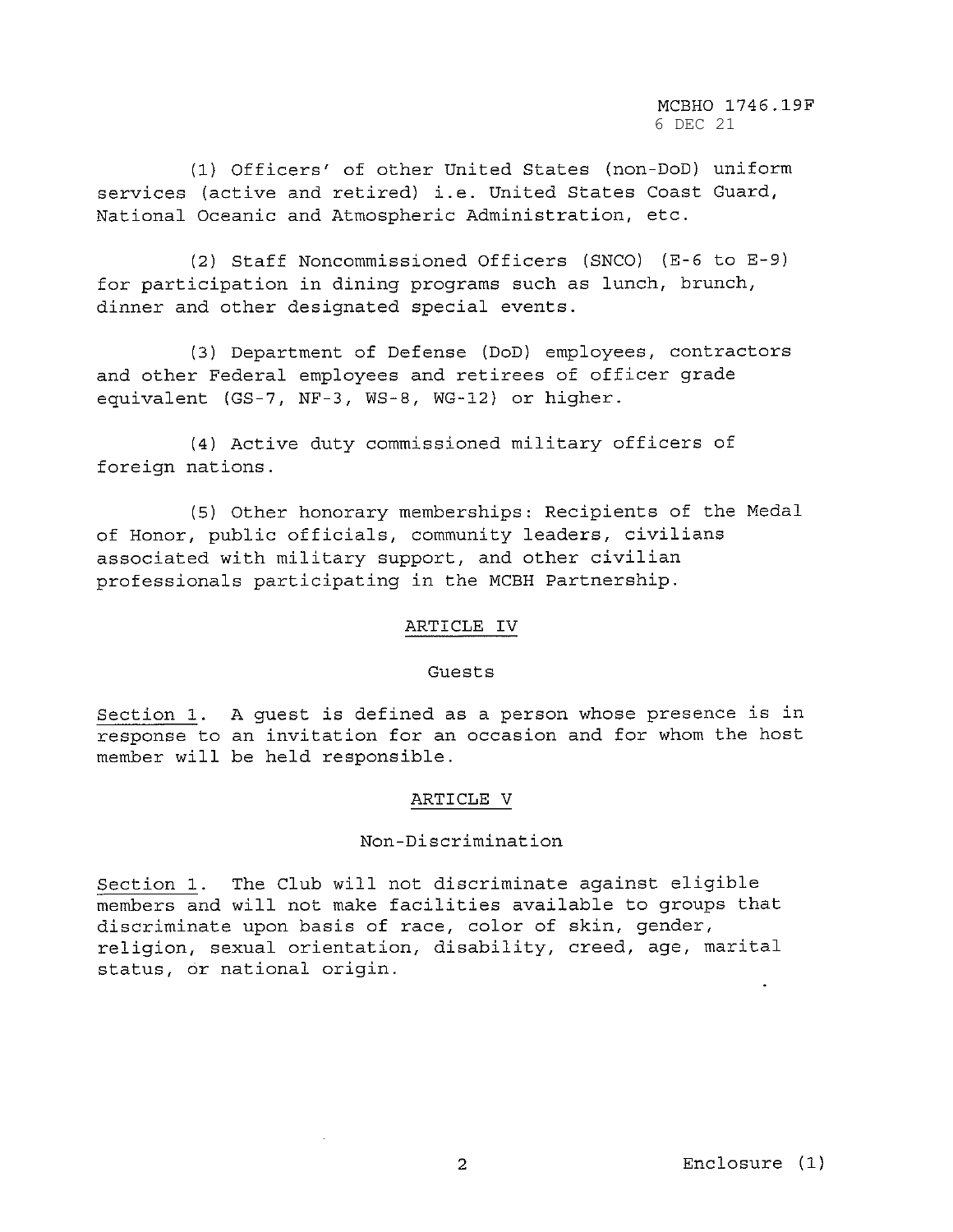6 DEC 2021 MCBHO 1746.19F

#### ARTICLE VI

#### Management

Section 1. The Club Manager is directly responsible for the day-to-day operations and administrative control of the facility. The Club Manager works under the direction of the Food and Beverage General Manager.

#### ARTICLE VII

## Commanders

Section 1. Commanders will encourage participation and patronage of the Club. This will be accomplished by: their own involvement and support of Club activities, by presenting information on Club events and services and by sponsoring Unit social events. Commanders are responsible for nominating a Governance Board Member to serve as their representative as well as promote attendance to events by members under their command.

#### ARTICLE VIII

#### Enlisted Personnel

Section 1. Enlisted personnel and their families will be permitted to enter the Club facilities in the execution of their assigned duties or as a guest of a Club member while attending an official or social function. Enlisted personnel are not allowed in the O'Club Lounge. Exceptions may be approved by the CO and the Governance Board.

### ARTICLE IX

#### SNCO Personnel

Section 1. SNCO (E6 to E-9) may participate in dining programs only. Exceptions may be approved by the CO and the Governance Board.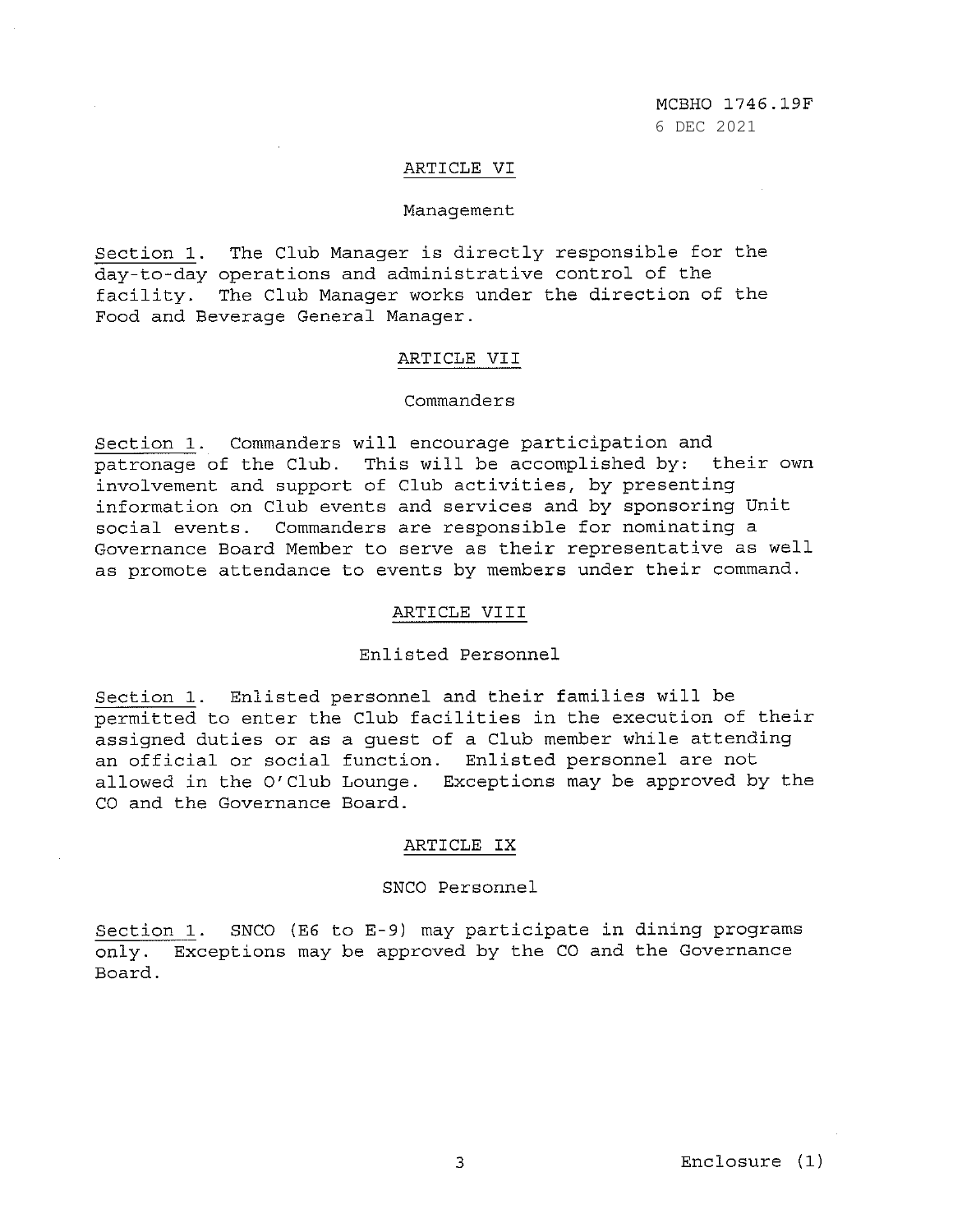6 DEC 2021 MCBHO 1746.19F

#### ARTICLE X

## Governance Board

Section 1. The Governance Board will provide overarching guidance to the club. The Governance Board is comprised of MCBH command elements and consists of 18 representatives from the following:

- a. Headquarters Battalion (HqBn), MCBH
- b. Marine Corps Air Station (MCAS), MCBH
- c. 3d Marine Regiment (3d Mar)
	- (1) 1st Battalion, 3d Marines (1/3)
	- (2) 2d Battalion, 3d Marines (2/3)
	- (3) 3d Battalion, 3d Marines (3/3)

d. Marine Aircraft Group 24 (MAG-24)will have three representatives from the following units:

(1) Marine Aviation Logistics Squadron 24 (MALS-24)

367) (2) Marine Light Attack Helicopter Squadron 367 (HMLA-

- (3) Marine Unmanned Aerial Vehicle Squadron-3 (VMU-3)
- (4) Marine Heavy Helicopter Squadron 463 (HMH-463)
- (5) Marine Medium Tiltrotor Squadron 268 (VMM 268)
- (6) Marine Medium Tiltrotor Squadron 363 (VMM-363)

e. 1st Battalion, 12th Marines (1/12)

f. 3rd Radio Battalion (3d RadBn)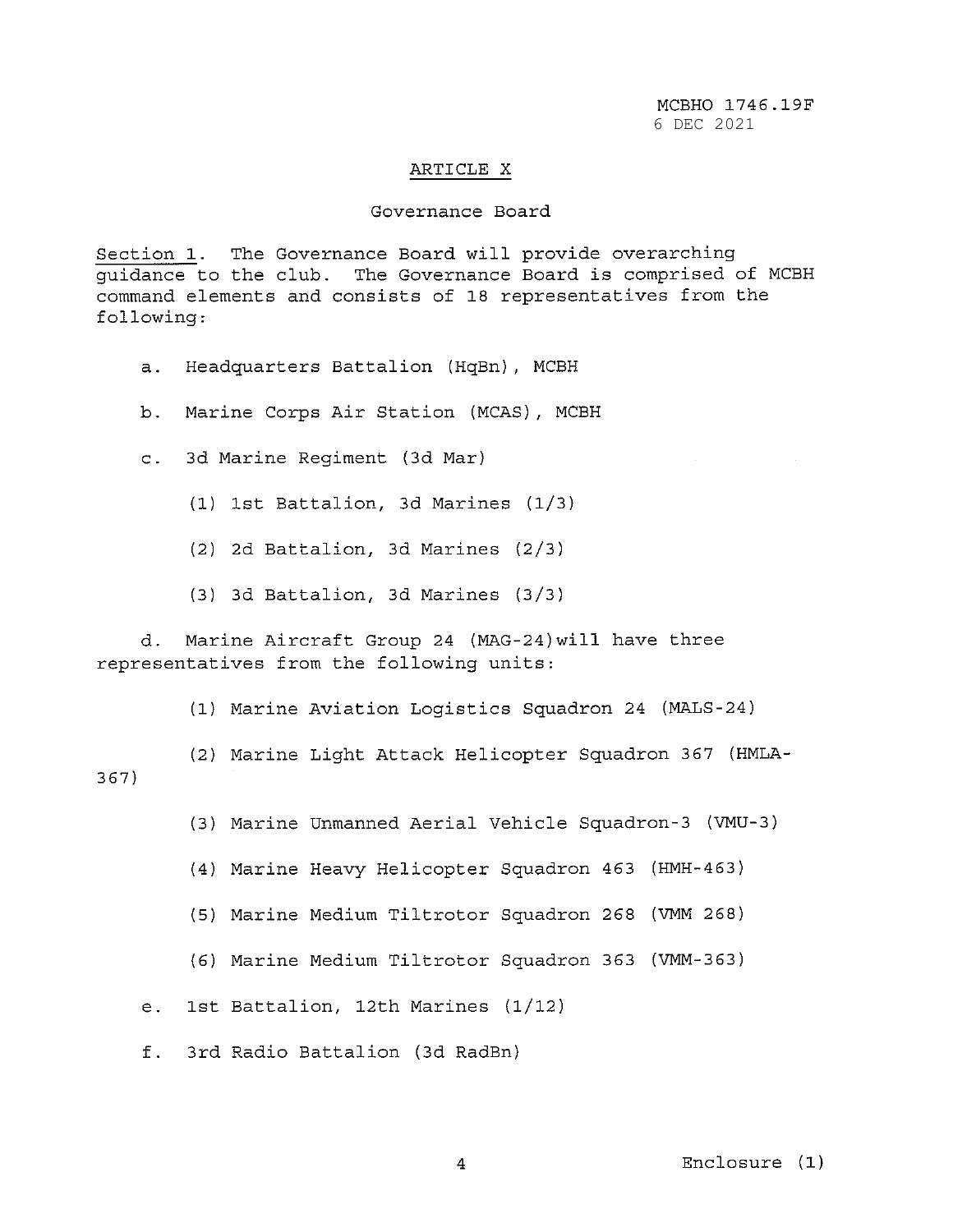g. Combat Logistics Battalion 3 (CLB-3)

h. Headquarters and Services Battalion (HQSVCBn)

i. Special Projects Patrol Squadron TWO (VPU-2)

j. Helicopter Maritime Strike Squadron 37 (HSM-37) (voting member)

k. Fleet Logistics Support Squadron 51 (VR-51)

1. Bravo Surgical Company, 3D MED BN (3D MED BN) (voting member)

m. Marine Corps Community Services, Club Manager (nonvoting)

Each of the command elements are required to nominate a Board member and alternate member, in writing, for a one-year term to assure consistent representation. To ensure the Club and Board remains responsive to the desires of the majority of the officer community, commands are required to select company grade or junior field grade officers to represent their units. In selecting a Board member, commands should select Officers on the basis of their interest and motivation to represent their command membership and secure a successful and satisfying club operation.

## ARTICLE XI

## Chairman of the Governance Board

Section 1. The Chairman of the Governance Board will be selected by the MCBH CO from either Headquarters Battalion or Marine Corps Air Station and will serve for a one-year term. The Chairman will submit all plans, programs, policies and proceedings from all Governance Board meetings to the CO. The Chairman and Board may establish committees to affect the purpose of the Club. The Governance Board may delegate authority to the formed committees as deemed necessary.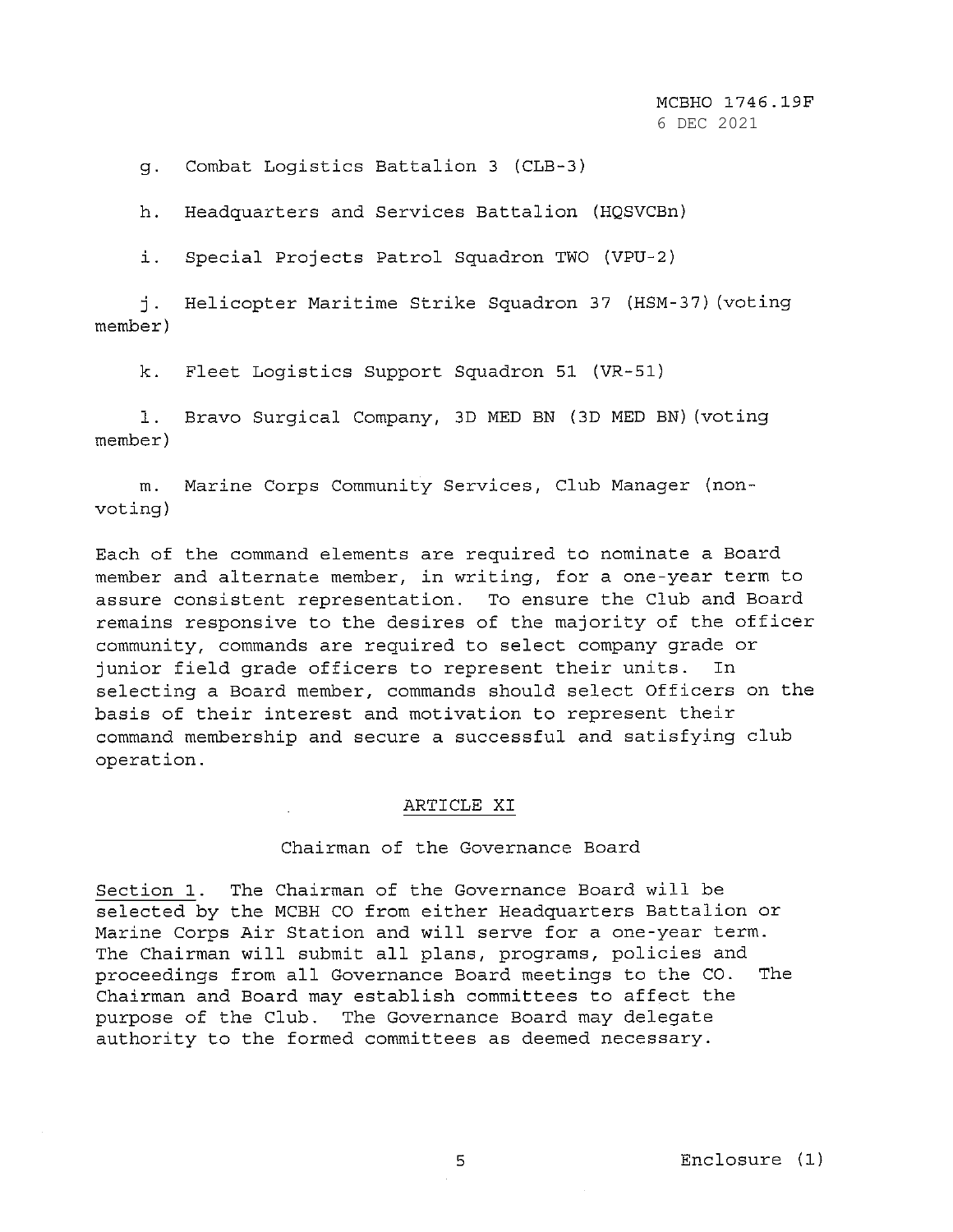6 DEC 21 MCBHO 1746.19F

## ARTICLE XI

# Governance Board Duties

Section 1. The Governance Board will be the voice of the membership and convey constituent "needs and wishes" in an advisory capacity. It will advocate for member areas of interest and will work closely with the MCCS staff to execute policies and programs that enhance professional growth and social interaction. Duties include but not limited to:

a. Reviewing Club financials and patronage.

b. Reviewing and recommending operational hours, Club calendar, and special events.

c. Seeking suggestions from members and actively passing all Club promotions to their command members.

d. Recommending food and beverage offerings to enhance the quality and services provided.

e. Creating and promoting a minimum of one special event a year.

f. Providing volunteer working parties to assist Club setup and breakdown.

#### ARTICLE XI

## Governance Board Sponsored Events

Section 1. Each Board member is required to create and promote one sponsored event a year. This requires working with MCCS to develop the event, advocate attendance of their command, and solicit base wide attendance. For each event, the Club will develop a financial breakeven attendance, and Board members are responsible to generate participation that meets this attendance rate.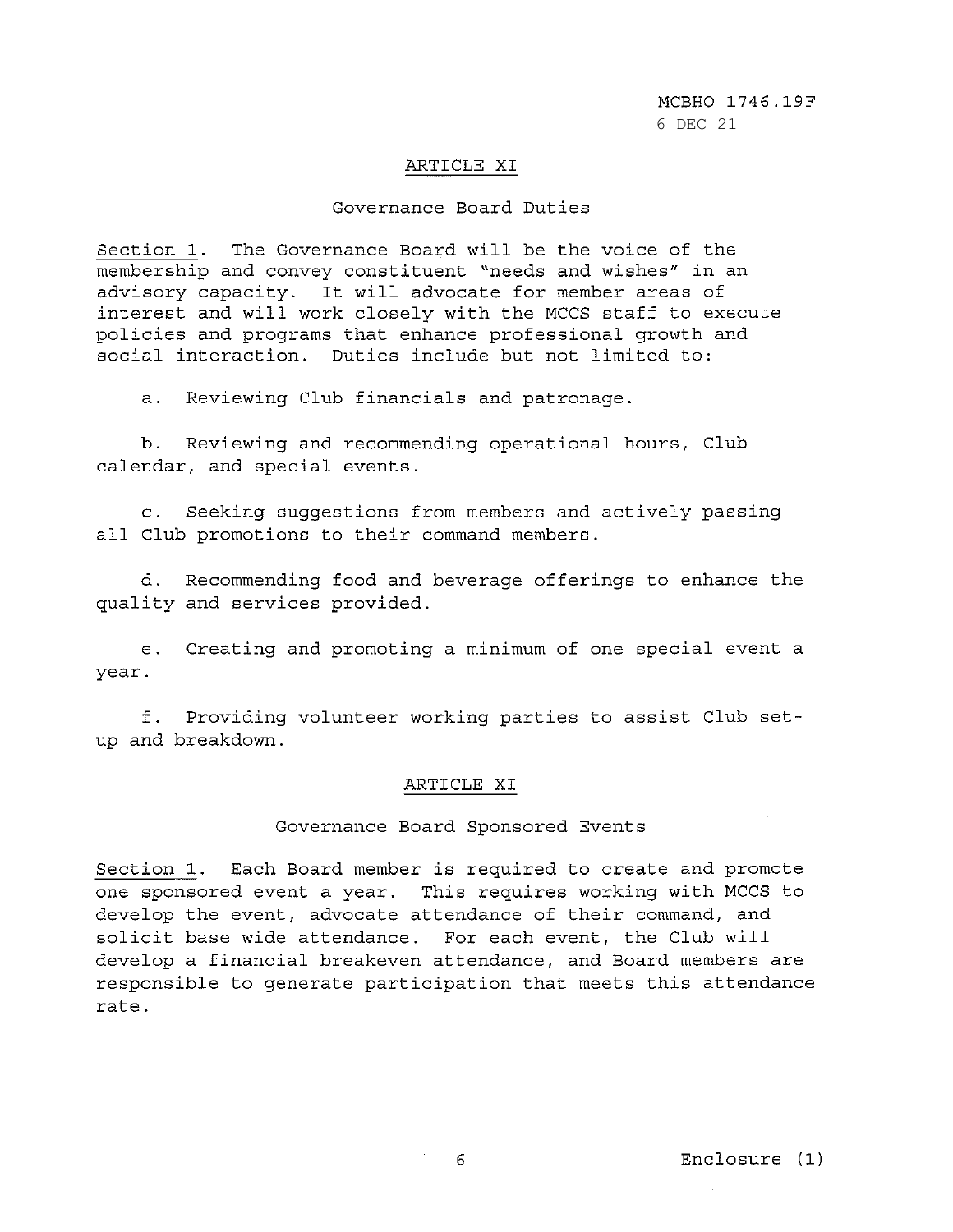The Club suggests events such as:

- a. January: Back in the Saddle Party
- b. February: Super Bowl Party
- C. March: St Patrick's Day
- d. April: Military Appreciation
- e. May: Cinco de Mayo
- f. June: Right Hand Man
- g. July: Independence Day
- h. August: Statehood Day
- i. September: End of Summer Party
- j . October: Oktoberfest
- k. November: Marine Corps Birthday

1. December: Army Navy Game, Order of Saint Barbara Dinner

The Board and its members may develop other programs in conjunction with Club Management (i.e. Guest Bartender, Poolside BBQ, and Unit Dinners).

## ARTICLE XII

#### Governance Board Meetings

Section 1. The Governance Board will meet quarterly or at the discretion of the Chairman.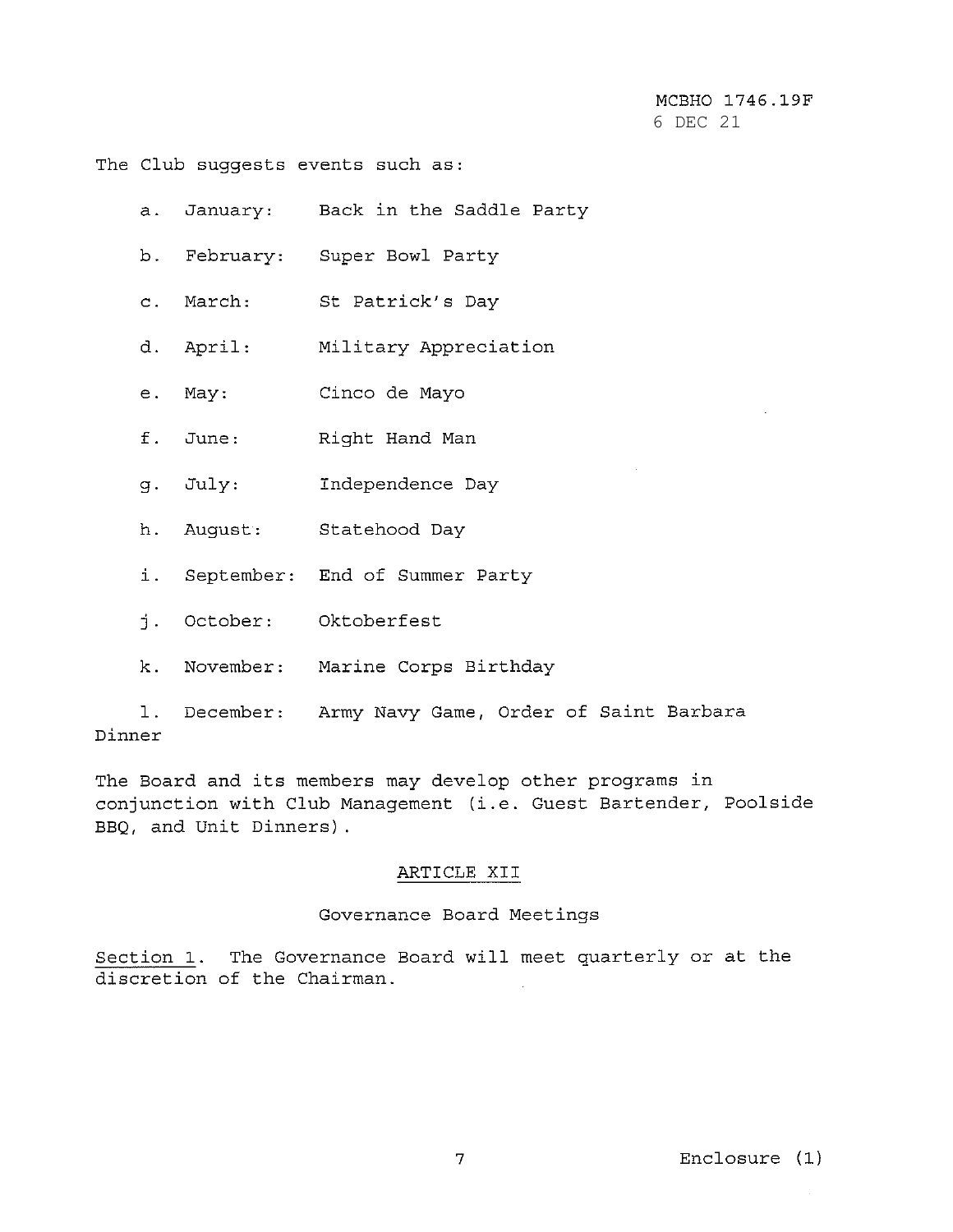6 DEC 2021 MCBHO 1746.19F

#### ARTICLE XIII

#### Governance Board Voting

Section 1. Each member of the Board will have an equal vote on all matters presented. 50 percent attendance of the Board constitutes a quorum for voting purposes. Majority vote (above 50 percent) carries an issue.

## ARTICLE XIV

### MCCS Participation at Governance Board Meetings

Section 1. Representatives from MCCS will attend all Governance Board and Committee meetings to provide a financial and patronage overview, answer questions, and make recommendations to Board Members. MCCS attendees are non-voting members. The Board and MCCS will operate within the guidance provided by the directives of the Marine Corps Order.

## ARTICLE XVII

## House Rules

Section 1. All members utilizing the Club must abide by the following:

a. Dress Code. The dress code for the club is governed by the good taste and decency of the patrons. All members of the club should enjoy the facilities and not be uncomfortable because of other member's lack of good taste in dress. All male patrons are required to wear "Aloha Crisp" attire. Patrons must wear a collar shirt, and women will be dressed in an equally tasteful manner. Attire will be in compliance with MCBH Order 1020.6. Exceptions may be made for any special event or sponsored event in accordance with Article XIII.

b. Minors. Minors under the age of 18 are not permitted in the O'Club Lounge. Minors 18-20 years old are permitted in the O'Club Lounge when accompanied by a member age 21 or older.

 $\sim$